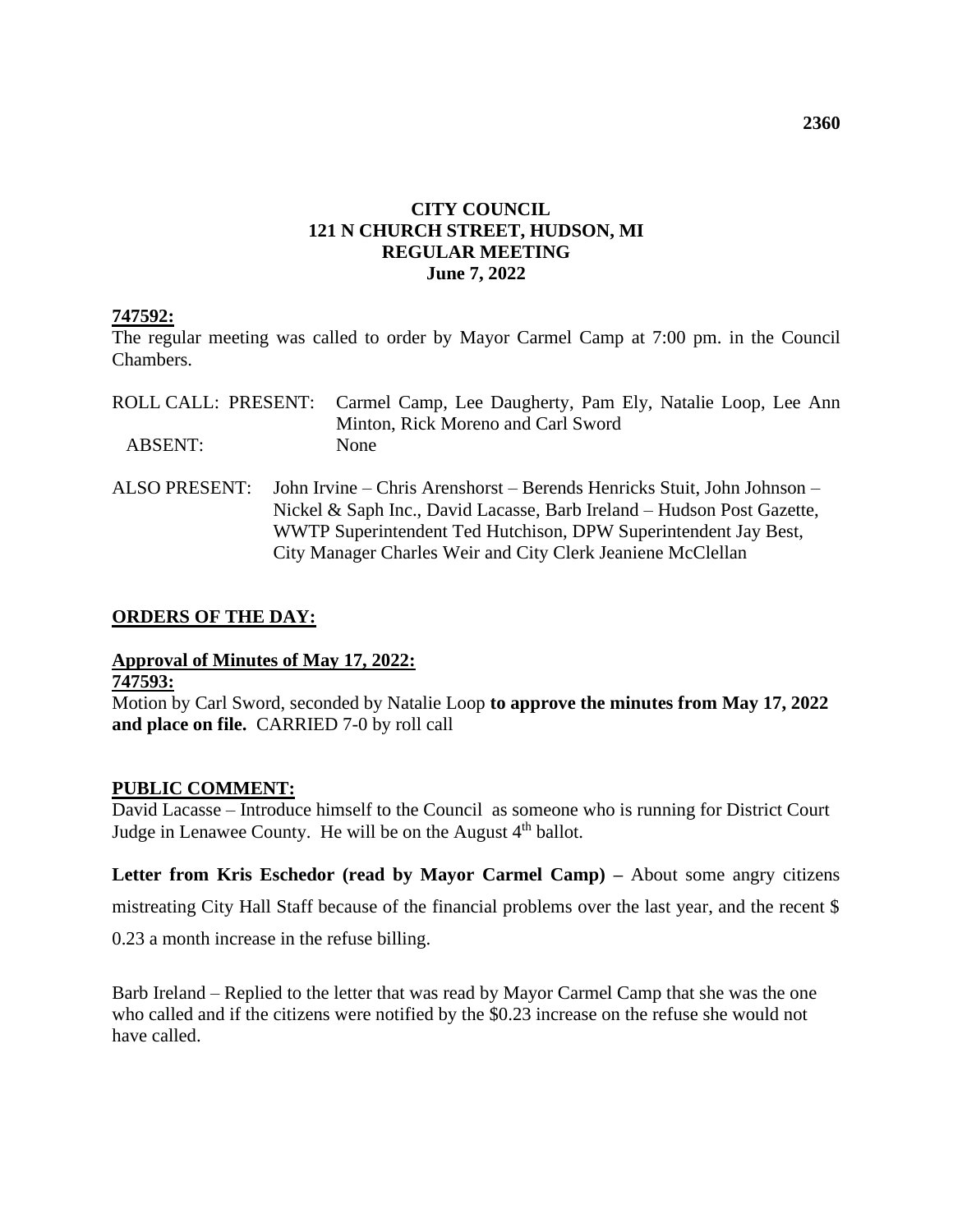## **PRESENTATION:**

**Berends Henricks Stuit – Chris Arenshorst –** Discussed the present liability insurance with the council and what they will continue to do to help the City of Hudson.

**Nickel & Saph Inc – John Johnson –** Discussed their liability insurance with the council and what their company can do to help the City of Hudson.

## **NEW BUSINESS:**

## **Approve: Property Liability Insurance Renewal Quotes:**

The City's Property Liability Insurance is up for renewal. This current budget, City Manager, Charles Weir met with Chris Arenshorst from BHS and made some adjustments in the City's Policy and was able to save about \$9,000.00 and allowed the City to be billed quarterly which was very helpful over the last year. BHS gave a quote for the renewal for the 2022/2023 budget year.

He was able to get another quote on the City's Property Liability Insurance from Nickel & Saph Inc. based out of Mt. Clemens Michigan. Nickel & Saph hold policies with several Michigan entities. Mr Weir met with John Johnson, and he was able to provide the quote.

The quotes are based on the insurance needs and are comparable as close as possible. Once the quotes were submitted to the city each company wanted to see the numbers quoted. BHS Representative advised that it was not an "apples to apples" comparison.

| BHS Insurance Quote: \$74,368.00  | Both Representatives made adjustments to their |
|-----------------------------------|------------------------------------------------|
|                                   | Original proposals. The final quotes were      |
| Nickel & Saph Quote: $$59,850.00$ | BHS \$67,819.00 N&S \$62,505.00                |

Both representatives recommend the City obtain Cyber Liability coverage. Both representatives will be attending the Council meeting to explain their proposals in greater detail.

## **747594:**

Motion by Rick Moreno, seconded by Pam Ely **to bring the proposals back to the council meeting on June 21st for a decision at that time** CARRIED 7-0 by roll call vote.

## **Approve: 5K Run Event – Road Closure:**

Sacred Heart School will be having their annual  $5K$  run on June  $18<sup>th</sup>$  this year. The route will be the same as the previous years, and are asking council to authorize street closures for this event. The first race is planned to start at 8:30 am and all races will be completed by 11:00 am.

They are requesting to have S. Market Street, Pleasant Street, Church from Pleasant to Fayette Streets, Fayette Street (from Church St. to S. Market St.), Mechanic St and St Giles closed for the entirety of the race. In addition, they are requesting to have one lane of the route dedicated to the race until the last participant has passed through.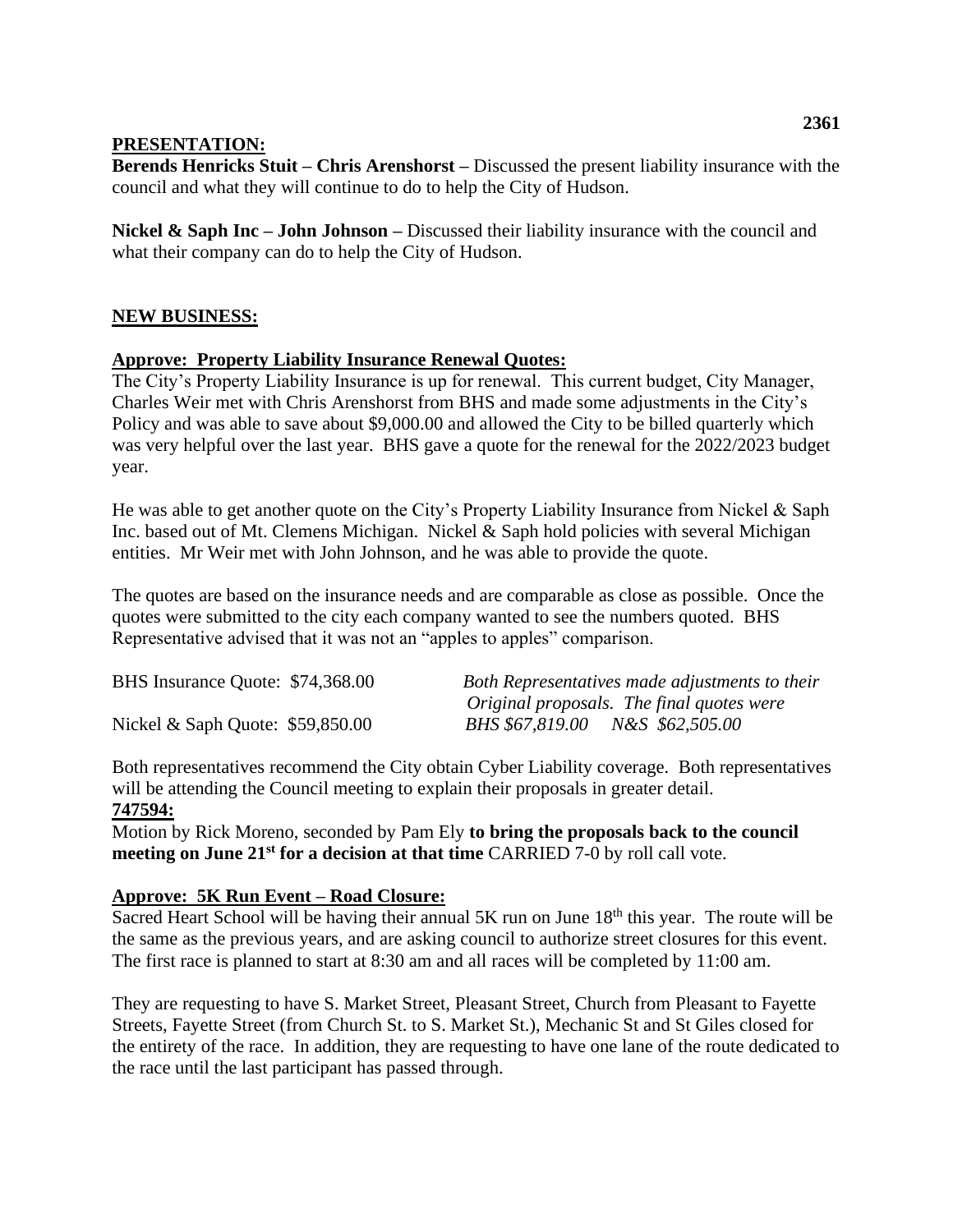The school will conduct clean-up, and have volunteers posted along the course. **747595:**

Motion by Natalie Loop, seconded by Carl Sword **Authorize the closure of S. Market Street, Pleasant Street, Church from Pleasant to Fayette Streets, Fayette Street from Church to S. Market Streets, Mechanic Street and St Giles closed on Saturday, June 18, 2022 for the Sacred Heart School 5K race.** CARRIED 7-0 by roll call vote.

## **Approve: Driveway Variance – 333 State:**

The Planning Commission voted on Monday, May 23, 2022 to recommend that Council approve a request from David Beem for a variance (under Section 15-34 Curb Cut Requirements of the City Code) to widen his driveway approach to 42 feet.

When he purchased this property the approach was already 42 feet and now he wants to pave the driveway.

During the meeting no objections were received, nor have any written objections been received to the variance. The request is being submitted to the City Council, acting as the Zoning Board of Appeals. Attached for Council's review is a copy of the Variance Request as well as the relevant Zoning Ordinance and supporting documents.

## **747596:**

Motion by Natalie Loop, seconded by Carl Sword **Grant the Variance Request from David Beem at 333 State Street to maintain his driveway approach to 42 feet.** CARRIED 6-1 by roll call vote. (Camp, Ely, Loop, Minton, Moreno, Sword – yes Daugherty – no)

## **Approve: Re-Zone Variance – 119 E Main:**

The Planning Commission voted on Monday, May 23, 2022 to recommend that Council approve a request from Tim Galland to rezone his property at 119 E Main Street from Industrial to Residential.

Mr Gallant has been living here as his residence for a few years now.

During the meeting there were two objections received. The request is being submitted to the City Council, acting as the Zoning Board of Appeals. Attached for Council's review is a copy of the Rezoning Request as well as the relevant Zoning Ordinance and supporting documents. **747597:**

Motion by Lee Ann Minton, seconded by Natalie Loop **Grant the re-zoning at 119 E Main Street from Industrial to Residential.** DENIED 0-7 by roll call vote.

## **Approve: Local Bridge Inspection Authorization:**

The Michigan Department of Transportation requires that the local bridges on Jackson and Mechanic Street be inspected every two years, in accordance with National Bridge Inspection standards. The last inspections were completed in May 2020. Fleis & VandenBrink Engineering has offered to complete these inspections for the City for a fee of \$1600.00. This is budgeted under the Major Street fund.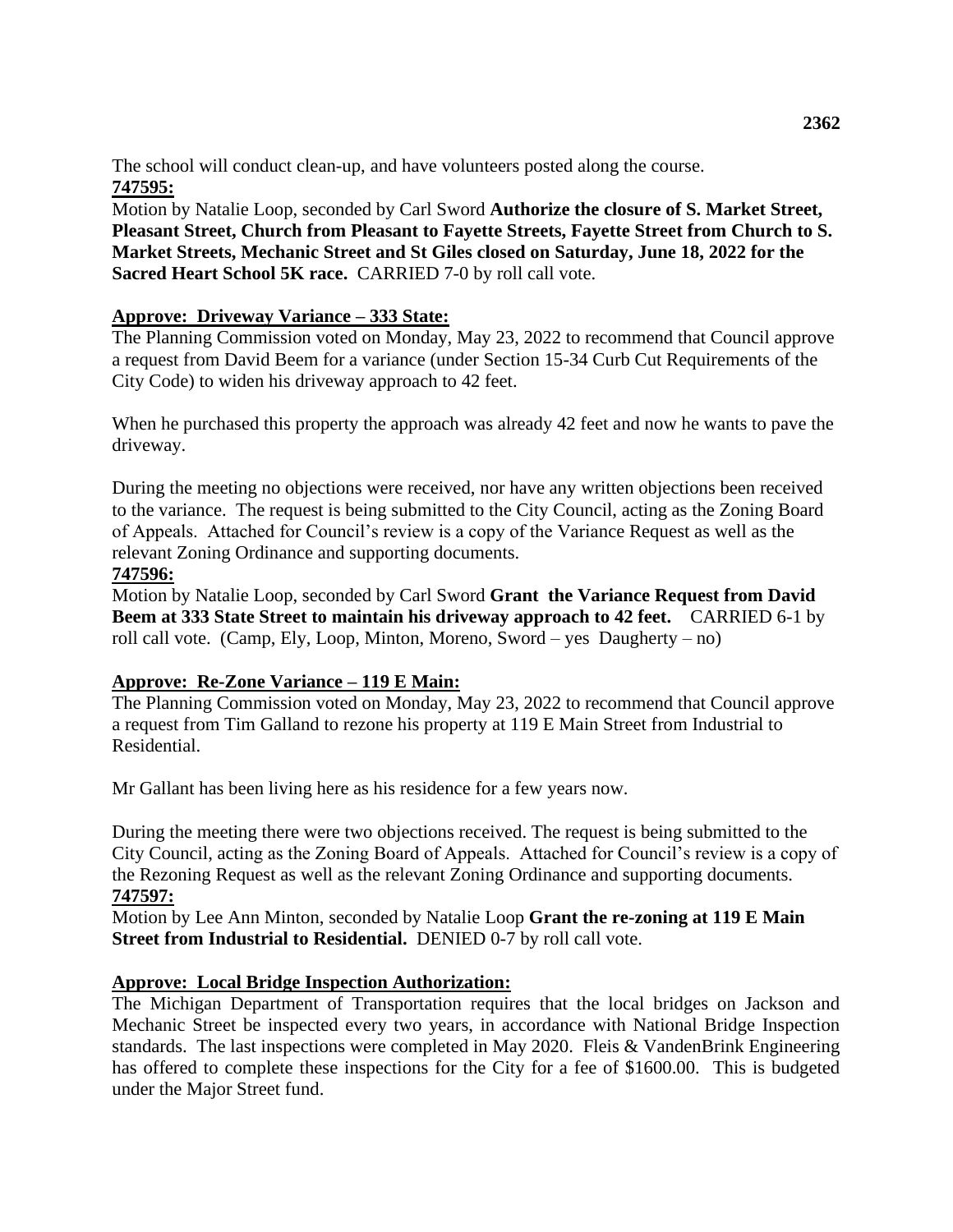#### **747598:**

Motion by Lee Ann Minton, seconded by Carl Sword **Authorize the City Manager to sign the agreement with Fleis & Vandenbrink Engineering to proceed with the 2022 Bridge Inspection services for \$1600.00.** CARRIED 7-0 by roll call vote.

#### **Approve: Vac Truck Repair:**

DPW Superintendent Jay Best advised that the Vac Truck needs repair inside the box. The screen rails filter grates need to be replaced.

Three estimates were obtained from two companies. Two of the quotes are form Metal Methods Manufacturing but using two different materials.

| Metal Methods Manufacturing | \$4,400.00 Stainless Steel |
|-----------------------------|----------------------------|
| Metal Methods Manufacturing | \$2,500.00 Mild Steel      |
| Imperial Weld & Repair      | \$3,220.00 Mild Steel      |

Funds for the repair will come from the Motor Vehicle Fund. Current balance is \$12,133.61. **747599:**

Motion by Carl Sword, seconded by Rick Moreno **approve the Vac Truck repair with Metal Methods Manufacturing in the amount of \$2,500.00.** CARRIED 7-0 by roll call vote.

#### **Approve: Pulverize and Chip Seal Washington & Aldrich Streets:**

Several of the City Streets are in disrepair and Mr Weir has received several verbal complaints about Washington Street. DPW Superintendent Jay Best and Mr Weir agreed that Washington Street would be a good place to start. Washington is a major street.

Jay said that the double chip seal process is the most economical way to fix a street surface. He checked with Lenawee County Road Commission who does chip sealing, but he was advised that they are not doing any of that work this year. There is one contractor locally that can do the work.

Jay was able to contact Brady Sand & Gravel out of Tecumseh Michigan who was able to provide a bid for the pulverizing and chip sealing Washington and Aldrich Streets. Brady would pulverize all of Washington Street from S. Church Street to Grove Street. The remainder of Washington Street would be paved by another company due some additional work needing to be done on Washington and to the intersection of Oak Street.

The bid price from Brady Sand & Gravel is \$78,230.00. There is an additional charge of \$7,332.00 for the application of "Fog Seal" over the chip seal. The Fog seal will put a finish on the chip sealed surface that will help with the sealing properties and look like a paved roadway. Total cost \$85,562.00. The fog seal can be eliminated if Council chooses to do so.

The Major and Local Street funds for the 2022/2023 budget has combined total of \$141,552.00 budgeted in the local and major streets construction.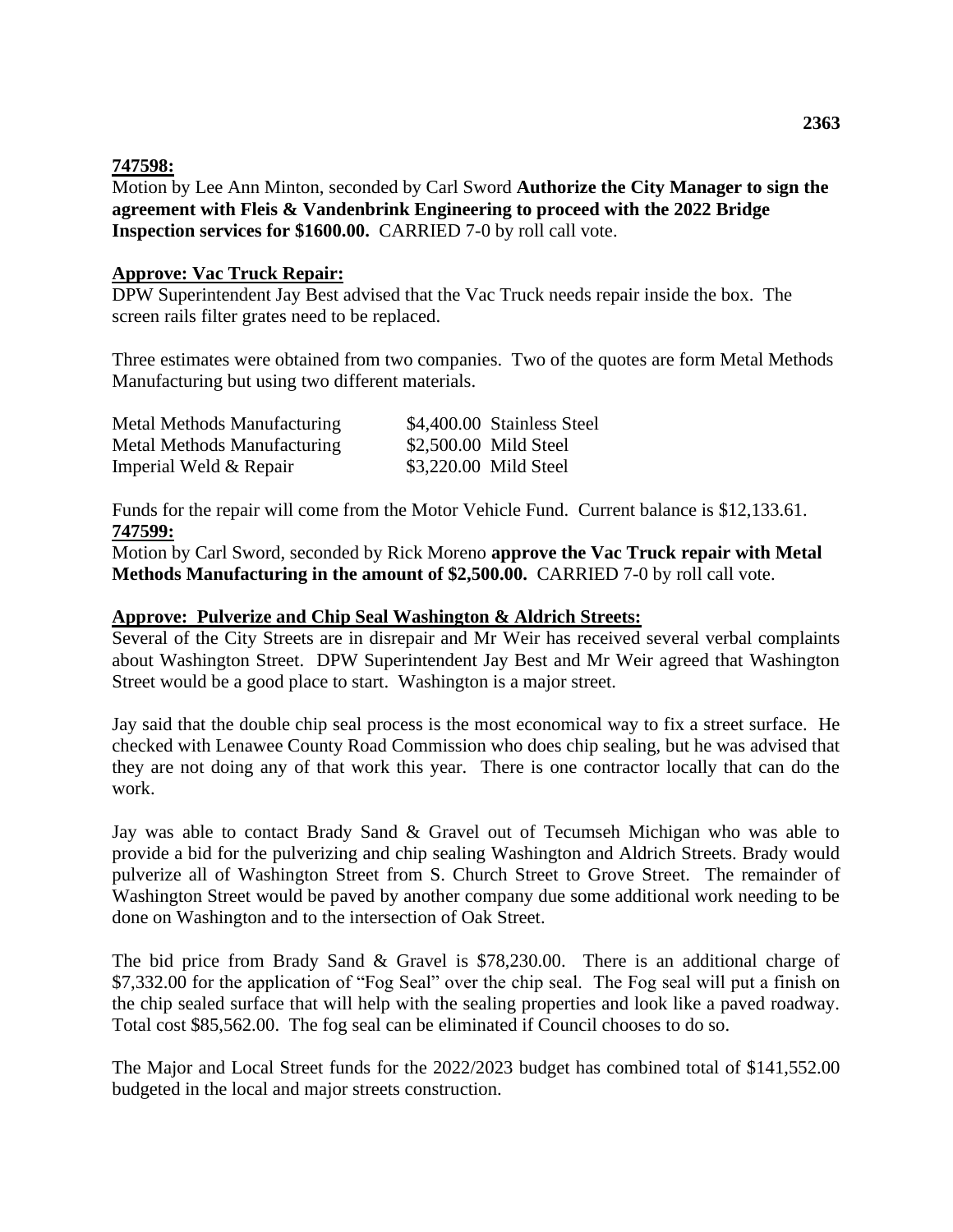## **747600:**

Motion by Carl Sword, seconded by Rick Moreno **approve the bid from Brady Sand & Gravel for the pulverizing, double chip sealing and fog sealing of Washington and Aldrich Streets, in the amount of \$85,562.00, and authorize the City Manager to sign the bid document.**  CARRIED 7-0 by roll call vote.

#### **Approve: Pave Washington between Grove and Oak:**

Due to the grade and an alley way connected to this section Washington Street it was determined that full repave may be more effective in this area.

DPW Superintendent Jay Best was able to get three quotes from three contractors for the paving of this section. The bids are quoted with the milling already being completed except for the Belson Asphalt bid which include the milling price.

K & B Asphalt \$23,625.00 Belson Asphalt \$29,998.00 RDK's \$44,750.00

# **747601:**

Motion by Natalie Loop, seconded by Pam Ely **approve K & B Asphalt in the amount of \$23,625.00 to repave Washington Street from Grove to Oak and a section of Oak.**  CARRIED 6-1 by roll call vote. (Camp, Daugherty, Ely, Loop, Moreno, Sword – yes Minton – no)

#### **Approve: High Service Pumps at the Water Treatment Plant:**

The three high service pumps at the Water Treatment Plant are at the end of their service life. The pumps have been repaired from time to time over the last 20 years. The current pumps are no longer being manufactures. DPW Superintendent Jay Best was able to get three quotes for the replacement of the pumps.

| Northern Pump $&$ Well $$50,276.52$ |             |
|-------------------------------------|-------------|
| Peerless Midwest Inc.               | \$17,561.00 |
| Core Electric                       | \$17,129.00 |

Mr Best recommends the quote by Peerless Midwest due to the company previous history and knowledge of the City's Water Plant. The quoted prices are dated earlier this year and late last year. Jay spoke with Bob Masters of Peerless Midwest about the quote and Bob advised they will honor the price quoted.

## **747602:**

Motion by Rick Moreno seconded by Carl Sword **approve the purchase in installation of the three high service pumps at the water treatment plant from Peerless Midwest Inc. in the amount of \$17,561.00 and authorize the City Manager to sign the quote document.**  CARRIED 7-0 by roll call vote.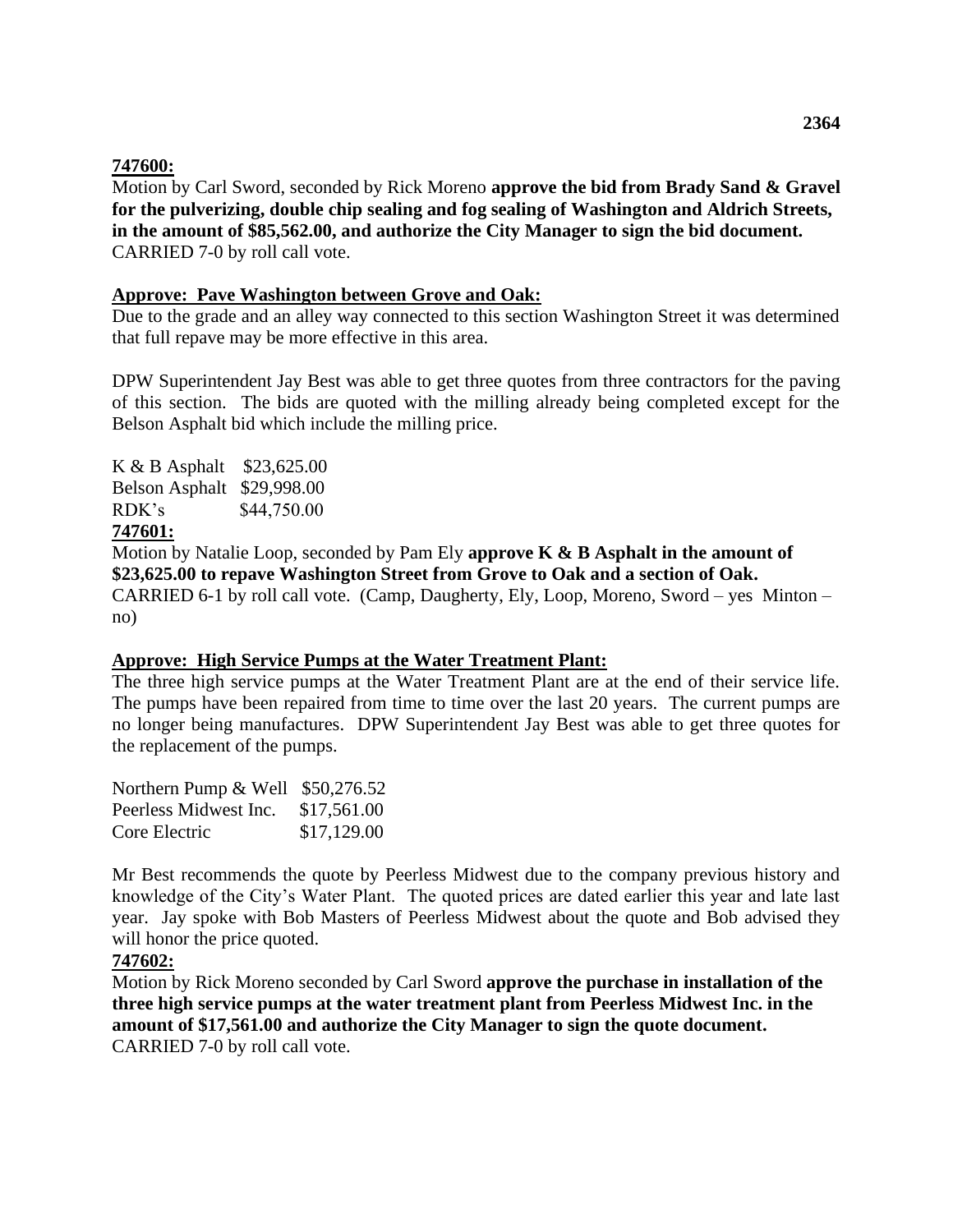# **UNFINISHED BUSINESS:**

## **Bills:**

# Bills to Council June 7, 2022

| <b>Bills to be Approved</b>     |       |             |                                                      |
|---------------------------------|-------|-------------|------------------------------------------------------|
| Jones & Henry Engineers, LTD    |       | \$6,136.83  | DWAM Grant services thru April 30, 2022              |
| <b>ETNA</b>                     |       | \$3,000.00  | Annual Support for the water meters                  |
| <b>Consumers Energy</b>         |       | \$65,587.00 | 3 Phase Electricity for Sunrise Meadows Lift Station |
|                                 | Total | \$74,723.83 |                                                      |
| <b>Bills to be Confirmed</b>    |       |             |                                                      |
| <b>Blue Cross Blue Shield</b>   |       | \$31,725.44 | Health Insurance                                     |
| <b>Consumers Energy</b>         |       | \$1,572.52  | <b>Street Lights</b>                                 |
| <b>Consumers Energy</b>         |       | \$1,574.78  | <b>LED Lights</b>                                    |
| <b>Consumers Energy</b>         |       | \$3,106.83  | <b>WWTP</b>                                          |
| <b>MML Workers Compensation</b> |       | \$11,751.00 | Policy Premium 71/12022-7/1/2023                     |
| First Bank Card                 |       | \$1,470.42  | <b>WWTP Purchases</b>                                |
| <b>Bill Deo Lawn Services</b>   |       | \$7,920.00  | 2 payments for the Maple Grove Cemetery Contract     |
|                                 | Total | \$59,120.99 |                                                      |

# **747603:**

Motion by Rick Moreno, seconded by Natalie Loop **to pay the bills.** CARRIED 7-0 by roll call vote

# **Account Balances & Check Register:**

## **Account Balances:**

| General Fund               | \$250,098.24         |
|----------------------------|----------------------|
| <b>Cemetery Trust Fund</b> | $\frac{$}{2,262.45}$ |
| Major Street Fund          | \$122,063.83         |
| Local Street Fund          | \$96,047.08          |
| Fire Department Fund       | \$94,150.76          |
|                            |                      |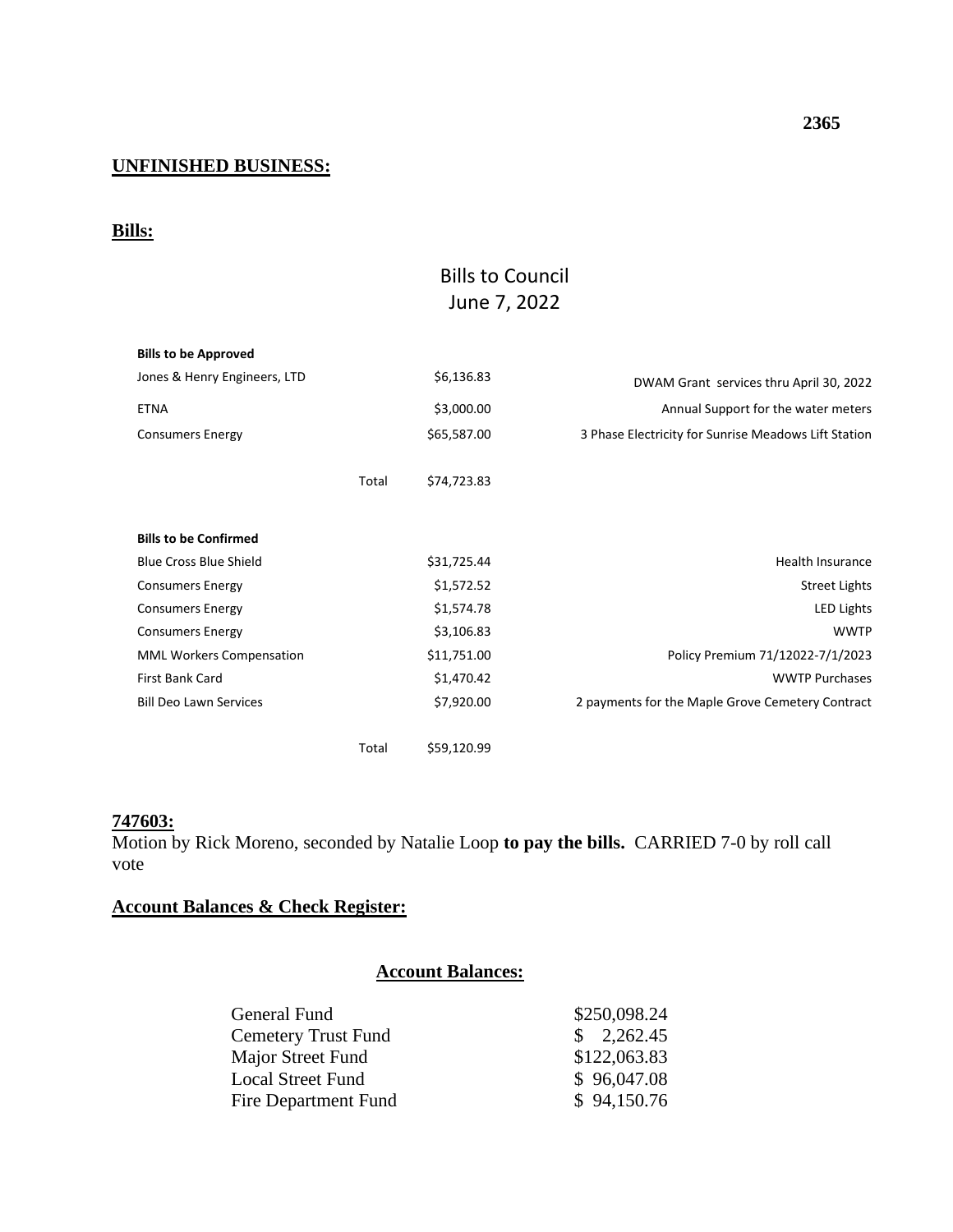| <b>Recreation Fund</b>             | \$<br>5,615.40       |
|------------------------------------|----------------------|
| <b>Cemetery Foundation</b>         | \$12,430.64          |
| Ambulance                          | \$75,432.94          |
| <b>Community Center</b>            | \$28,031.53          |
| <b>Thompson Museum Fund</b>        | \$57,662.33          |
| Library Fund                       | $\mathbb{S}$<br>0.00 |
| <b>Thompson Library Fund</b>       | \$<br>0.00           |
| Museum Fund                        | \$41,654.71          |
| Downtown Development               | \$10,299.58          |
| <b>Industrial Park Fund</b>        | \$14,145.01          |
| LDFA                               | \$<br>0.00           |
| 2021 Capital Improvement Bond Fund | \$210,273.42         |
| Sidewalk Fund                      | \$<br>2,565.98       |
| <b>Utilities Fund</b>              | \$123,712.64         |
| Motor Veh and Equip Fund           | \$215,347.60         |
| <b>Property Tax Collection</b>     | 0.00<br>\$           |
| Income Tax Fund                    | \$89,732.06          |
| Payroll Fund                       | \$34,429.85          |
|                                    |                      |

## **747604:**

Motion by Rick Moreno, seconded by Carl Sword **to accept the Account Balances & Check Register and place on file.** CARRIED 7-0 by roll call vote

## **Revenue Expenditure Report:**

# **747605:**

Motion by Carl Sword, seconded by Rick Moreno **to accept the Revenue Expenditure Report and place on file.** CARRIED 7-0 by roll call vote

## **MANAGER'S REPORT:**

- The Consumers Energy bill to be approved at this Council meeting is the invoice for the 3 phase power project council approved at the April 5, meeting. The \$65,587.00 price is \$6,474.00 less than the previous estimate by Consumers. Consumers will need payment before the next Council Meeting to begin the work. As noted in the April 5<sup>th</sup> Council meeting, the funds will be coming from the 2021 Capital Improvement Bond Fund.
- DPW was able to investigate the problem at the manhole at the intersection of Jefferson and Joppa. A 24" sanitary line is broken and partially collapsed. We are in contact with a couple of contractors to formulate plans on fixing the problem. This sanitary line has close to half of the city tied to it. It will need to be fixed as soon as possible.
- We also have a hole opening in the roadway by on the southeast corner of the Mechanic Street bridge. When Fleis & VandenBrink do the bridge inspection soon they may have suggestions in the investigation and resolution of the issue.